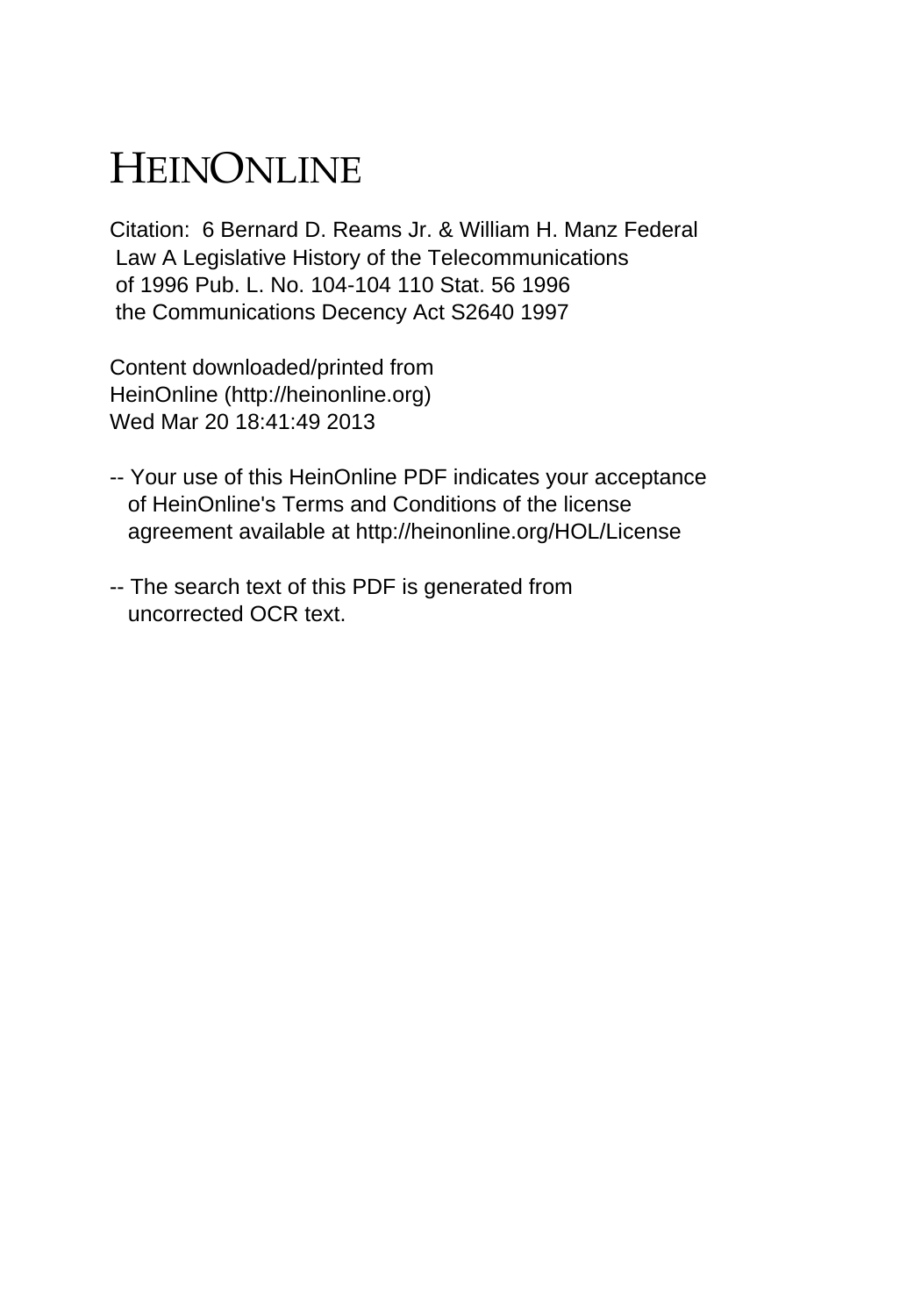(c) ARSESSMENT....(1) The Director of the Bureau of Prisons and desired in section and the model to accept control the matter described in subsetsment of the matter described in subsets as section (b) and the realishbilit

subject to review in any court.<br>
(d) PERIOD OF INCARERATION....The Federal Bureau of Prisons shall incar<br>
oration is State prisons and incare-<br>
oration and this action of the section of the section of the section<br>
(A) unti

**(B)** absent such a certification, for the life of the prisoner.

**. By Mr. BUMPERS: 8. 544.** A bill to amend the Federal multistate utility systems, and for other purposes; to the Committee on Energy and Natural Resources.

## **KULTISTATE UTLITY COMPANY CONSUMER PROTECTION ACT OF 1998**

**0** Mr. **BUMPERS.** Mr. President. I **rise** ity Company Consumer Protection Act of 1993 and an amendment thereto.<br>Mr. President, there are currently

nine multistate electric utility holding company systems which are registered under the **Public** Utility Holding **Com-Pang Aot** of **1986 PUHCA).** These registered holding company systems are **smong** the largest utility companies in the United States providing retail serv- **ce** to millions of consumers in more than" 20 **,stats.** Federal regulation of these **holding** company systems has been divided between the Federal **En-** ergy Regulatory Commission **[FERC]** and the Securities **and** Exchange Com- mission **(SEC. The** legislation I am **In**troducing today would consolidate utile Ity .holding company regulation **by** transferring regulatory authority over **PUHCA from** the **SEC** to **FERO.** providing **a** more efficient regulatory system and greater protection for holding com**pany** consumers. In **1938** Congress enacted both **title I3**

of the Federal Power Act, to provide for the regulation of wholesale electric transactions, and **PUHCA,** to limit the operations of multistate utility hold-Ing company systems to **a** single region where consumers were served economi-cally and efficiently. **PUHCA** strictly limited -the activities which holding companies could undertake and charged the **SEC** with ensuring that both investors and consumers were<br>adequately protected from the transactions which PUHCA permite--such as<br>interaffiliate contracts. However, while the SEC has done a good job in limiting Investor exposure, over the last 20 **year** the Commission has forgotten that **PURCA** mentions consumer pro- toction more than **50** times.

During the last two decades the **SEC** has rarely, if ever, prevented a holding **company** from engaging in a **trans**company from engaging in a transaction on the grounds that consumers would be adversely impacted. Instead, the Commission **has** sought to rely on

assertions made **by** the very companies It is **supposed** to regulate, without much scrutiny. Mr. President, **I** would challenge anyone in this chamber to give five **examples** in which the **SEC has** held an evidentiary hearing since the **mid-1970's.** In **1977,** the General **Ac-** counting Office roundly criticized the **SEC's** oversight of utility holding companies; noting that:<br>The Commission depends almost entirely

The commutation oppears almost our<br>particular contract our conduction. Information. Division review seldom includes<br>visits to the offices of the companies and<br>communities served by them to verify the information provided,

**Sadly.** Mr. President, **If** anything things have become worse--leaving holding company consumers In a peril**ons** position. **As** President Clinton stated when he testified before the Senate Energy and Natural Resources Committee in **196:**

rlhere **is** an enormous **gap** in the present scheme for regulation **of** [registered holding companiesl. **The SEC** is supposed to look **after** the interests **of** ratepayers along with the interests **of** the financial concerns. but they never do.

While FERC also has the authority protect consumers through the overto protect consumers through the over-<br>sight of wholesale rates, the Federal<br>Power Act strictly limits the trans-<br>actions over which **FERC** has authority. **A** recent decision **by** the **U.S. Court** of Appeals for the District of Columbia eral Energy Regulatory Commission, Ohio Power, exemplifies FERC's limi-Ohio Power, exemplifies FERC'8 **limi-** tations. In that case, a utility subsidiary **of** a registered holding company **system purchased Coa1 from at affiliated company. Pursuant** to **PUHCA.** the **SEC** approved the price of the transaction at the level of the coal **af**filiates' costs in providing the service.<br>However, when FERO reviewed the wholesale rates of the utility subsidiary It disallowed a portion of the coal cost. **on** the grounds that the price **paid** to the coal affiliate far exceeded the market price for coal. The court ruled that FERC was prohibited from disallowing costs already approved **by** the **SEC** under **PUHCA.** permitting the utility to include the full cost of the utility to include the full cost of the coal purchases in its rates.

Mr. President, the Ohio Power **deci**sion raises serious concerns for consumers. A utility subsidiary of a reg-<br>istered holding company can engage in<br>transactions with affiliated companies at gold-plated prices and nothing could be done about it. Furthermore. registered holding company systems are **likely** to use the Ohio Power case as **<sup>a</sup>** ever possible. In fact, the Energy Corp.. which currently serves Arkansas, Louisiana and Mississippi, has raised Ohio Power as a defense in **a** FER proceed-**Ing** examining the company's allocaand shareholders. This case is worth approximately \$100 million to rateapproximately **8100** million **to** rate- payers. We should not permit consumers to be put at risk any longer.

The legislation **I** am Introducing **today would** provide effective protection for consumers **of** registered hold-**Ing** company systems. First. regulatory authority over **PUHCA** would **be** trans-ferred from the **SEC** to FERC. **In addi**tion, the **legislation** amends both the Federal Power Act and PUHCA to ensure that transactions between affiliates of registered holding companies are subject to effective scrutiny.

are subject to effective scrutiny. Mr. President, I wonder how many Senators **asked** themselves last year during the debate over the Energy Pol- icy Act, what the **SEC** was doing regulating utility companies? It just doesn't make sense. What it does is doesn't make sense. What It does **it lead** to Inefficiency **by** requiring **FERC** to regulate some transactions and the **SEC** to **regulate** others. Sometimes both agencies **are** called upon to review different aspects of the same transaction, such as mergers. At a time when the administration and the vote ers are calling for more efficiency in government, we can no longer afford to have two agencies regulate utility companies.

**I** have no doubt that the current **ad-**ministration would want the **SEC** to be more diligent in carrying out **its** duties under PUHCA. However, It would take the addition **of** significant resources and staff at the **SEC at** a time when we are looking to reduce the deficit. **PERC is** already **well-equipped** to carry out **PUHCA'a** responsibilities. In addition. **FERC is** more inclined to Independently consider the impact of a trans-<br>action on consumers. Mr. President. I believe the Multistate Utility Combelieve the Multistate Utility Company Consumer Protection Act of 1993<br>would provide the appropriate resolu-<br>tion for many of the problems facing<br>consumers of registered holding companies.

Mr. President, **I** understand that enactment of this legislation will not be easy. The registered holding companies are a politically powerful group and I<br>am sure they will do everything within their abilities to prevent the **passage** of legislation that would put an **end** to the **coy** relationship they have en-joyed with the **SEC.** However, it is time to act now to protect the millions of consumers served **by** registered holding company systems every day. **I** urge my colleagues to support this legislation.

Mr. President. **I ask** unanimous con-sent that the text of the **bill and** the amendment be printed in the RECORD at the conclusion of my remarks.<br>There being no objection, the mate-

rial was ordered **to** be printed in the RECORD. as follows:

8. 544<br>Be it enacted by the Senate and the House of<br>Representatives of the United States of America

in Congress assembled, the secret of the contract of the This and the "hultistate Utility Company Consumer Protection Act of 1993". "<br>"This act may be referred to as the "hultistate Utility Company Consumer Protection Act

**ia) Section (a) of the Federal Power Act (16 U.S.C. B4d(s)) is amended- (a) by Inserting "(I)" Immediately after "(a)":** and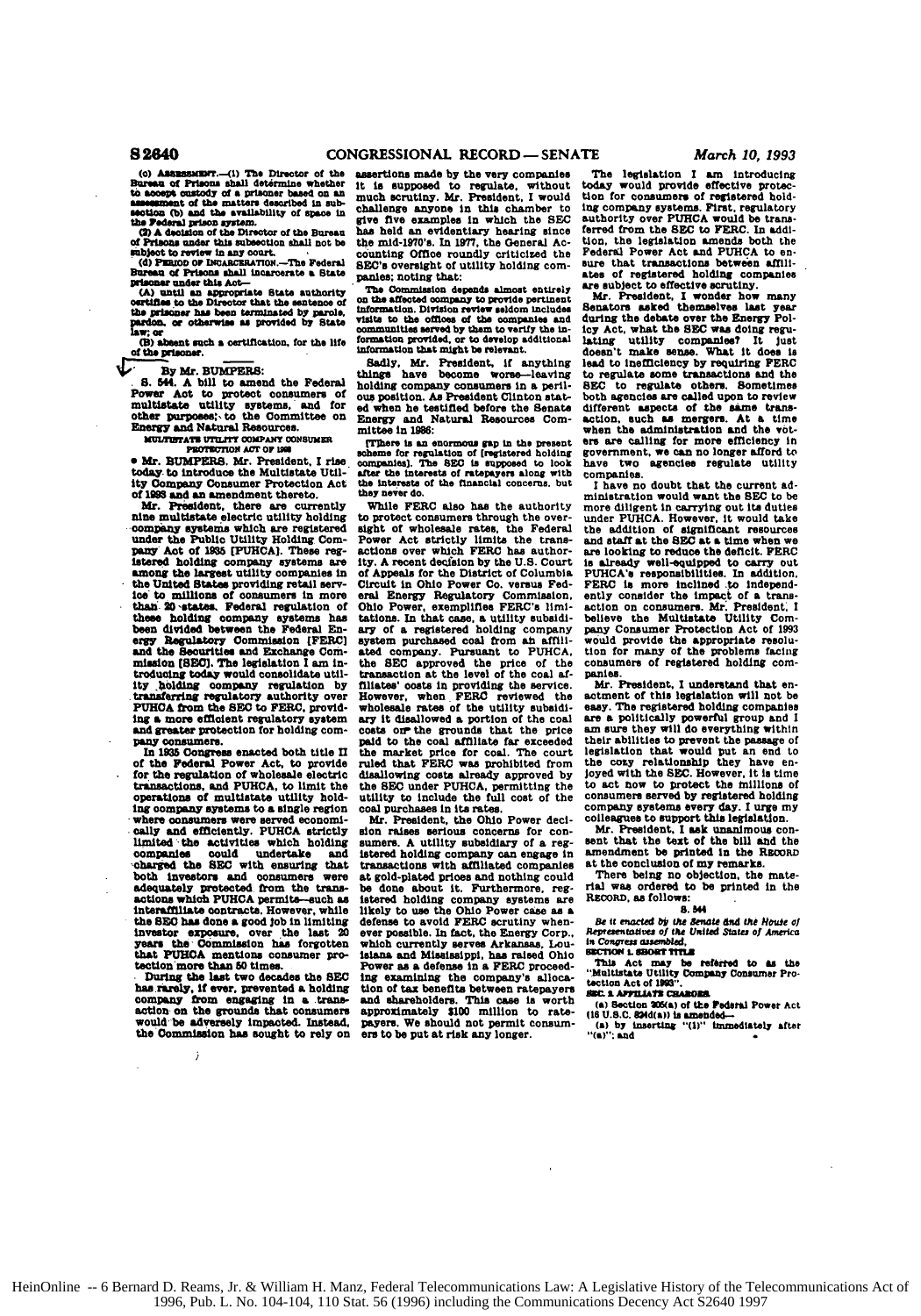(2) **by adding at the end** the following:

"(2) Notwithstanding any provision of the Public Utility Holding Company Act of 1935, if a public utility engages in a transaction with an affiliated company, the Commission shall have the authority to review and discussi action for **the** Purposes of determining **a** just **and** reasonable rate under subsection **laX)).".** At the end **of** the **bill. add** the following:

**SEC. & TRANSFER OF AUTHORITY.** 

**There are** hereby transferred to. **and** vested In. the Federal Energy Regulatory **Commis**sion all of the functions of the Securities and<br>Exchange Commission under the Public Util-<br>ity Holding Company Act of 1935.

sec. 4 Corromatric AMENDEATHE.<br>Head is ested and Police Theory and the Public Utility<br>Holding Company Act of 1938 (15 U.S.C.<br>Torical (6) is annonded to read as follows:<br>"(6) Commission" means the Pederal Energy Regulatory tenc. **and** inserting in **lieu** thereof "or **any** member, officer. or employes **of the Commis- .Ion".**

(c) Section'20(d) of the Public Utility Hold-<br>ing Company Act (15 U.S.C. 79t(d)) is re-**Company Act (15 U.S.C. 79t(d)) is re**pealed.

**(d)** Section 21 of the Public **UUiity** Holding Company **Act of 1936 (15 U.S.C.** 79u) **Is** amend-**el** to read as follows:

**".SEC. 1.** Nothing in **this** title shall affect **(l)** the Jurisdiction of the Securities **and Ex**change Commission under the Securities Act of 1933 or the Securities Exchange Act of 1934 over any person, security, or contract; (2) the rights. Obligations, duties, or liabilities<br>of any person under the Securities Act of<br>**1933** or the Securities Exchange Act of 1934; soo as the decommission of any other commis-<br>
sion, board, agency, or officer of the United<br>
States (or of any State or political subdivi**slon of** any State) over ay pereon. security.

or contract.".<br>(e) Section 32(a) of the Public Utility Hold-**(e** Section **32(a) of** the **Public** Utility **Hold- Ing** Company Act **is amended by** striklug out **"'and shall** notify the **Commission** whenever a determlnatlon is made **under** this **para.** graph hat **any** person to exempt whole-sale generator" **in** the fourth sentence. Mf Section **318 of** the **Federal** Power Act **(16**

US.C. 825q) is amended to read as follows:<br>
"SEC. 318. If any person is subject to both<br>
(1) a requirement of the Public Utility Hold-<br>
ing Company Act of 1935 (or to a rule, regulation, or order issued pursuant to the Public Utility Holding Company Act of 1935); and (2) a requirement of this title (or to a rule, regulation: **or** order issued Prsuant to this **title)** with respect to the same subject matter, the Commission **Shall** cosolildate ooslderaton **of** the matter into a single proceeding **and resolve** *the* **matter** In **a** manner consistent **with** the purposes **of** both statutee.".

**SEC. & APPILIATE TBANISACTIONS** 

**(a)** Section **13(b) of** the Public Utility Hold-**log Company** Act **of 1935 (16 U.S.C.** Irmb)l **is** amended **by** striking **Out "at cost** In he

amended **by** striking out **"at cost"** in the second sentence and inserting in lien thereof "at a price not to exceed cost".<br>**SEC. 4. INCREASED EFFICIENCT.** 

Not later than 8 months after the date of legislation would relieve cooperatives<br>neartment of this Act, the Pedral Energy of the uncertainty they currently face<br>Requisiony Commission ahall promulgate when deciding how to t

or losses from certain dispositions in<br>the determination of net earnings and or losses from certain dispositions in an introducing today. That language<br>the determination of net earnings, and provides cooperatives assurance re-<br>for other purposes; to the Committee garding future asset asis while ad.

Senators Department and **Docephers** of the provision of the provision is also drafted to limit the provision.<br>Senators Dolby and Dorgan and Dorgan and Dorgan associated with the provision.<br>Join me in introducing legislatio join me in introducing legislation to clarify the tax treatment of gains and clarify the tax treatment of gains and tant to the over 100 farmer cooperations resulting from the sale of assets tives headquartered in my State of farmer cooperations. This legisla- Oklahoma as well as thousands ob ent. of this needed legislation.<br>Currently, cooperatives that sell an Mr. President, I ask un

asset face uncertainty regarding sent that the text **and a** section-by-ec-whether the gain or **loss** from that lion analysis of the **bill be** printed in whether the gain or loss from that then analysis of the bill be printed in asset should be considered as resulting the RECORD.<br>Asset should be considered as resulting the RECORD. from patronage sources or There being no objection, the mate-<br>nonpatronage sources. The classifica- rial was ordered to be printed in the Lion of income as patronage or **RsOaD,** as follows: nonpatronage **Is** important **because** a **6a** nonpatronage is important because<br>gain from patronage sources may be Be it eacted by the sea<br>distributed to patrons as a patronage resentatives of the United dividend which **Is** deductible to **a** coop- *Congress* **asseibled.** erative and taxable to the patron. This bill allows nonexempt farmer cooperatives to elect patronage-sourced treat-<br>
(a) IN GENERAL.-Section 1308 of the Inter-<br>
ment for gain or loss from the disposition and Revenue Code of 1999 (relating to definition<br>
tion of an asset that was used to facili-<br>
t tion of an asset that was used to facili-<br>tion of an asset that was used to facili- tions and special rules) is amended by adding<br>tate the conduct of business with farm- at the end thereof the following new subtate the conduct of business with farm-<br>er patrons.<br>Due to conflicting signals from the

classification of various items of in-<br>purposes of this title, in the case of any<br>come as patronage or nonpatronage increme cooperative-<br>sourced, farmer cooperative have may elect to include pain or loss from the<br>taken dif relying on a general standard adopted the organization from business done with ortreated this gain or loss as patronage sourced because the assets sold actuincated units gain or loss as paintums of each one with or for patrons.<br>Hourced because the assets sold actu-<br>heading, or service activities of the co-<br>the marketing, pur-<br>practice activities of the co-<br>the sale or char di sets used in the patronage operations **business** done with or for patrons. For pur as nonpatronage sourced in reliance on an example in Treasury Regulation

ed gain or loss from the sale of assets as patronage sourced have found themselves facing IRS chailenge. Such chal- **able year** for which **made and all** subsequent

first sentence and inserting in lieu thereof lengue are surprising because the oo-"at a price not to exceed cost".<br>
(b) Section 13(3) of the Public Utility Hold . Operatives have used an actually facility<br>
(b) Section 13(3 **"at a** price not to **exceed coat".** *has* been at isue. **By** easentilly **codl-EC.** a **RN4CUAm D'ZFC3Nc.** Wlng the tost used by the courts. this

Act and the Federal Power Act."<sup>8</sup> This issue has been pending before<br>By Mr. BOREN (for himself, Mr. Consection of the Senate for some time. In 1989, the<br>DOLE, Mr. DANFORTH, and Mr. **Bonnet is also also a senate in** DORGAN):<br>
S. 545. A bill to amend the Internal troducing today. That provision was<br>
Revenue Code of 1986 to allow farmers' near considered by the full Senate.<br>
Revenue Code of 1986 to allow farmers' near the senate adopted cooperatives to elect to include gains **language** Included **In,** the **legilation I** for other purposes; to the Committee garding future asset sales, while advantage on Finance.<br>
on Finance.<br>
exact or see and the state on Taxas in the Joint<br>
committee on Taxas in the current of<br>
EXP. Mr. President, today v

by farmer cooperatives. This legisla- Okiahoma as well as thousands of tion is identical to the provision in- other farmer cooperatives across the cluded in last year's comprehensive tax. Nation and their farmer members. F cluded in last **year's** comprehensive tel Nation end **their** farmer members. **For bill, H.R. 11,** which was **passed by** the these reasona. **I uge** my colleagues bill, H.R. 11, which was passed by the these reasons, I urge my colleagues<br>Congress but was vetoed by the Presi- who have not done so to join in support<br>dent.

Mr. President, I ask <u>unanimous</u> con-

non-<br>The class of class of class of class of class of class.<br>The correct of the correct of the correct of the correct of the correct of the correct of the correct of the correct of the correct of the correct of the correct

Be it enacted by the Senate and House of *Representation* of *America* in<br>Congress assembled,<br>SECTION L. GAUNE AND LOGEERS FROM CERTAIN<br>SECTION L. GAUNE AND LOGEERS FROM CERTAIN<br>(a) Patronage *NC* 

Due to conflicting signals from the "(k) **TREATMENT OF GANS OR LOSSES** ON<br>Internal Revenue Service regarding the THE DISPOSITION OF CERTAIN ASSETS.--For

an example in Treasury Regulation use may be determined on the basis of any<br>example in Treasury Regulation use may be determined for making allocations of<br>nonne or strease between retermes ection 1.1382(c)(2).<br>Farmer cooperatives that have treat- income or expense between patromage and<br>Farmer cooperatives that have treat- nonpatromage operations.<br>ed gain or loss from the sale of assets (1) PERIOD OF ELECTION

under paragraph (1) shall apply to the tax-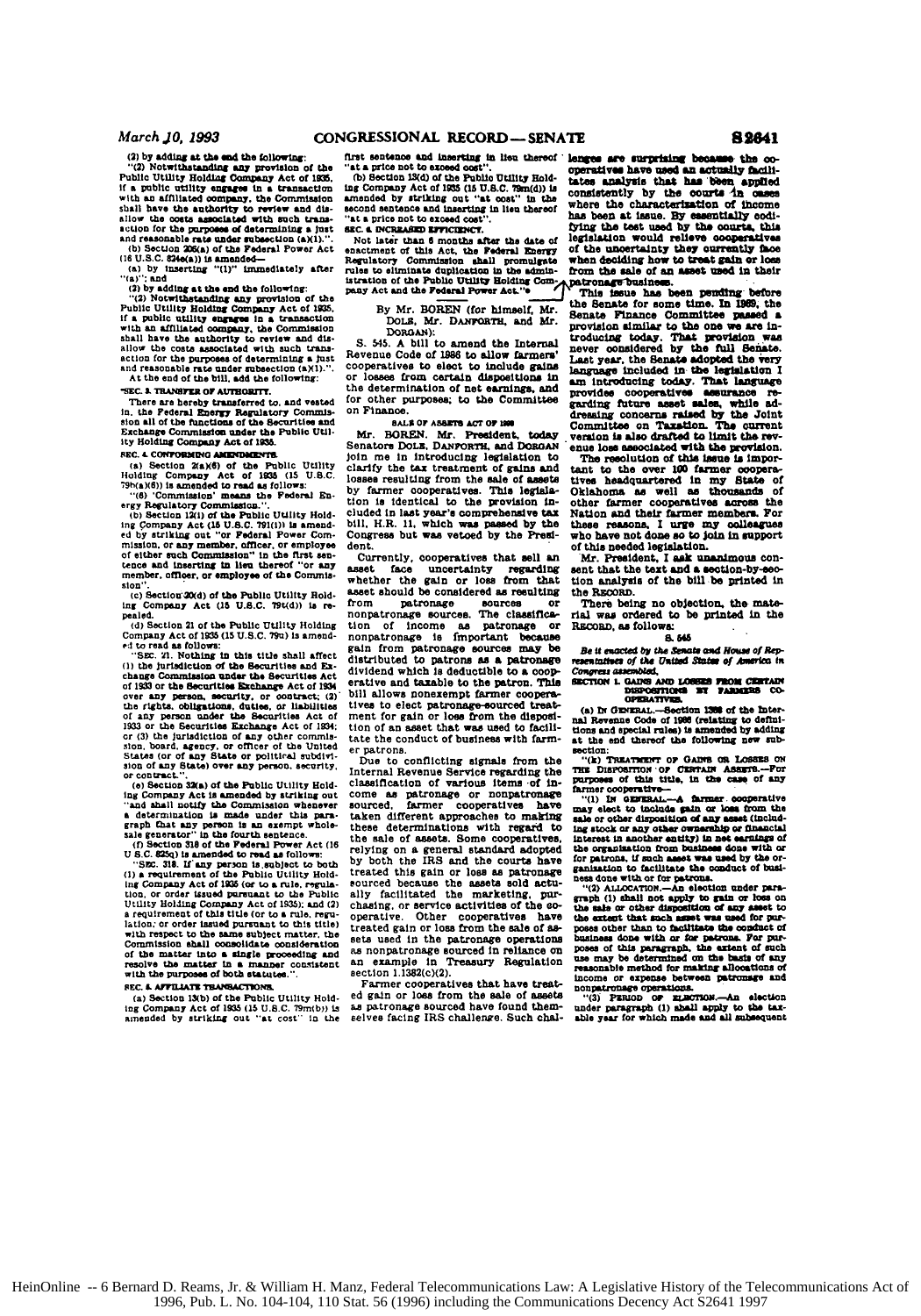$\ddot{\phantom{a}}$  $\bar{z}$  $\mathcal{L}(\mathcal{L})$ 

 $\mathbb{R}^2$ 

 $\ddot{\phantom{a}}$ 

l,

l.  $\hat{\boldsymbol{\beta}}$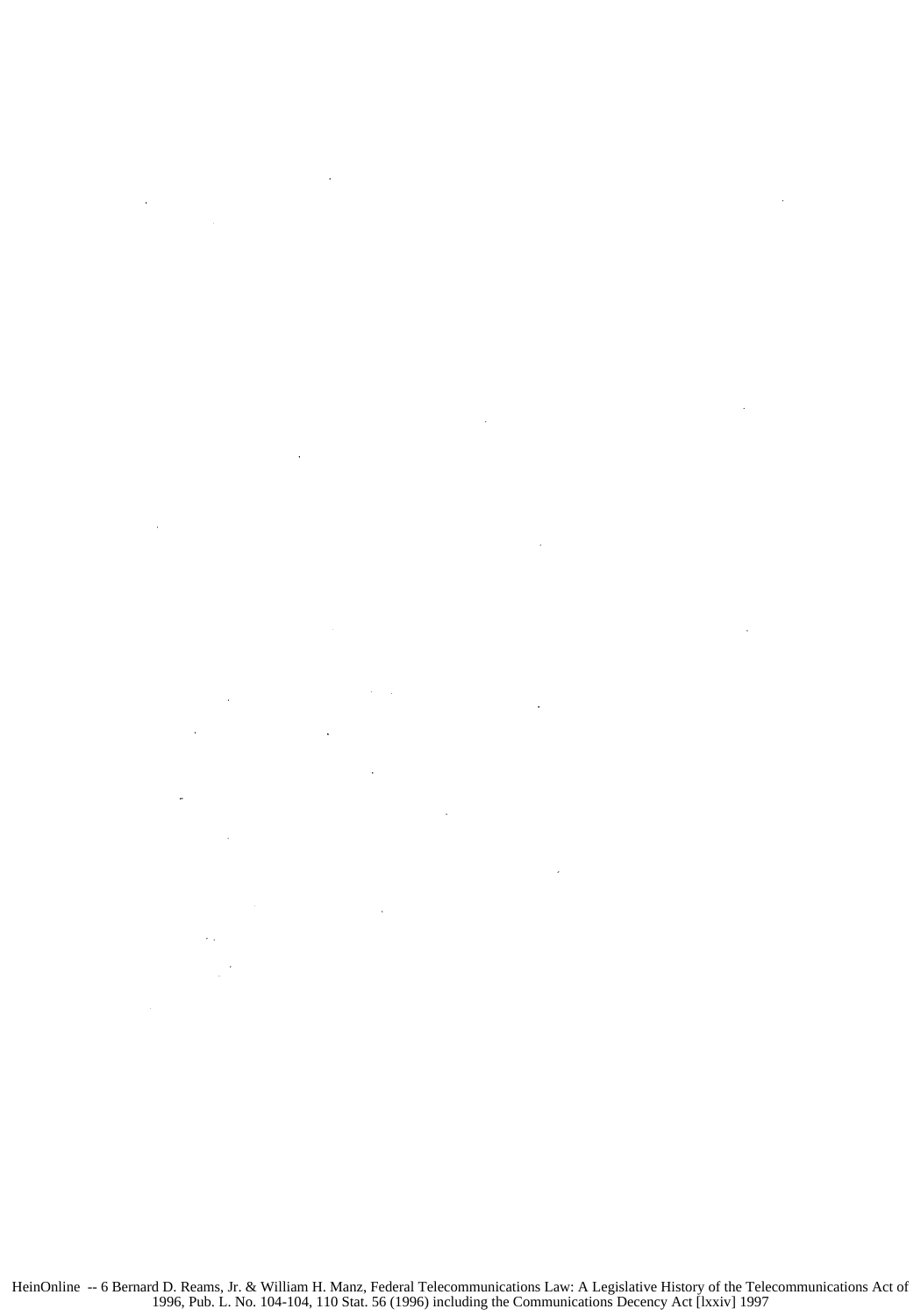Document No. 140

 $\frac{1}{2}$